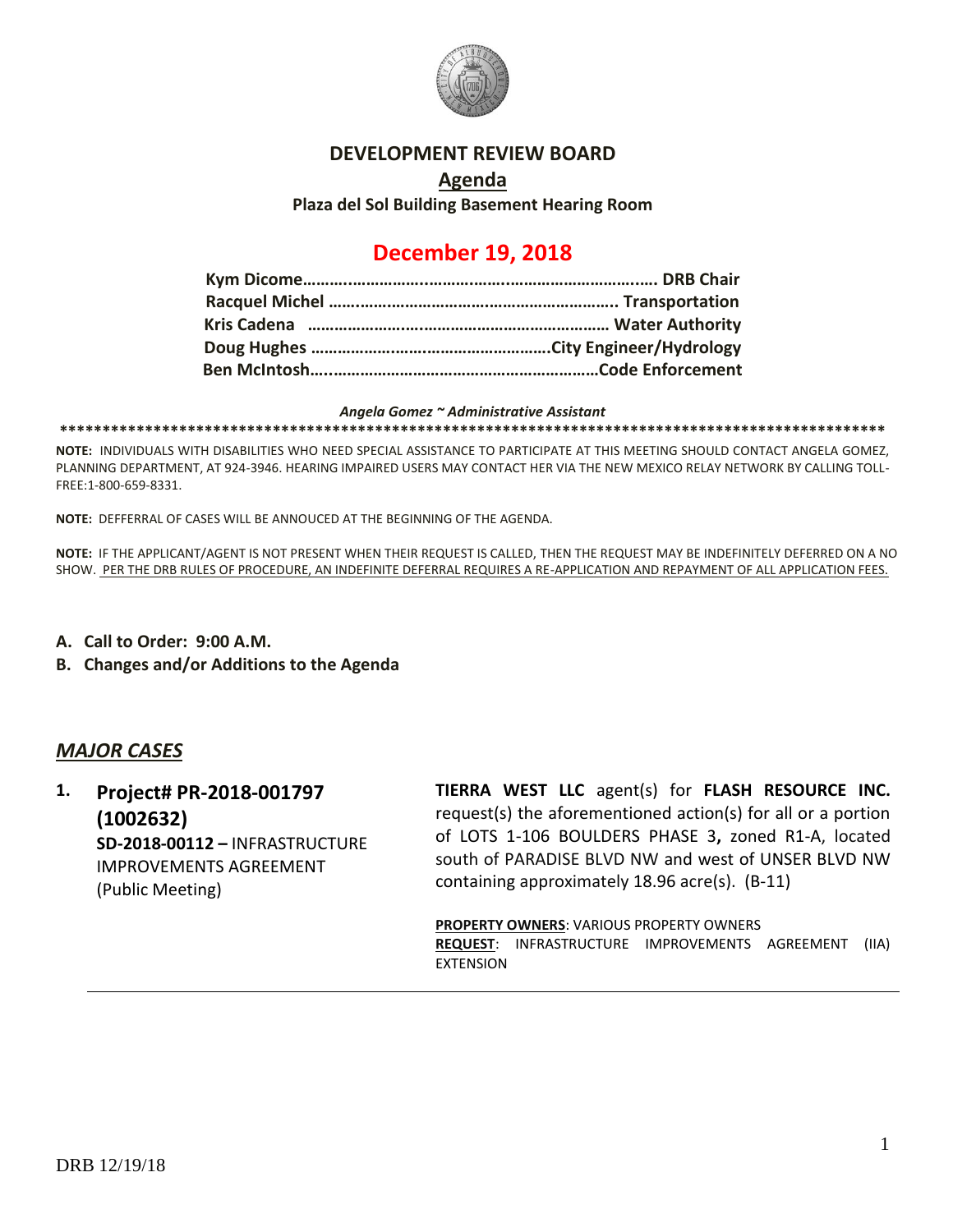| 2. | Project# PR-2018-001883<br>(1011556)<br>SI-2018-00273-FINAL SIGN OFF OF EPC<br>SITE DEVELOPMENT PLAN FOR<br><b>SUBDIVISION</b><br>SI-2018-00275-FINAL SIGN OFF OF EPC<br>SITE DEVELOPMENT PLAN FOR BUILDING<br>PERMIT<br>(Public Meeting)                      | TIERRA WEST, LLC agent(s) for MONTGOMERY BLV<br><b>CHURCH OF CHRIST</b> request(s) the aforementioned<br>action(s) for all or a portion of TRACT A-1 PLAT OF TRACT A-<br>1 KNAPP HEIGHTS ADDN, zoned R-MH, located at 7201<br>MONTGOMERY BLVD NE east of LOUISIANA BLVD NE,<br>containing approximately 10.2836 acre(s). (F-19)<br>PROPERTY OWNERS: MONTGOMERY BLV CH OF CHRIST<br>REQUEST: SIGN-OFF OF EPC APPROVED SITE PLANS                                                        |
|----|----------------------------------------------------------------------------------------------------------------------------------------------------------------------------------------------------------------------------------------------------------------|----------------------------------------------------------------------------------------------------------------------------------------------------------------------------------------------------------------------------------------------------------------------------------------------------------------------------------------------------------------------------------------------------------------------------------------------------------------------------------------|
|    | Project# PR-2018-001689<br>SI-2018-00200 - SITE PLAN<br>(Public Meeting)                                                                                                                                                                                       | <b>TATE FISHBURN ARCHITECT agent(s) for M&amp;B</b><br><b>INVESTMENTS, LTD. CO.</b> request(s) the aforementioned<br>action(s) for all or a portion of PARCEL C-3, ATRISCO<br>BUSINESS PARK, zoned NR-BP, located at 7200 BLUEWATER<br>RD NW between UNSER BLVD NW and AIRPORT DR NW,<br>containing approximately 10.3 acre(s). (K-10) [Deferred from<br>11/7/18, 11/28/18. 12/12/18]<br><b>PROPERTY OWNERS: M &amp;B INVESTMENTS</b><br>REQUEST: 150,000 SF OFFICE/WAREHOUSE FACILITY |
| 4. | Project# PR-2018-001373<br>SI-2018-00233 - DRB SITE PLAN<br>(Public Meeting)                                                                                                                                                                                   | LEE GAMELSKY FCS agent(s) for CITY OF ALBUQUERQUE<br>request(s) the aforementioned action(s) for all or a portion<br>of TRACT OF LAND WITHIN NW/4 NW/4 NW/4 EXC A S'WLY<br>POR SEC 33 T10N R2E, zoned NR-C, located at 10001 DE<br>VARGAS RD SW west of 98 <sup>th</sup> STREET SW, containing<br>approximately 12.84 acre(s). (M-09) [Deferred from 12/5/18]<br>PROPERTY OWNERS: CITY OF ALBUQUERQUE<br><b>REQUEST:</b> SITE PLAN FOR A PROPOSED CITY COMMUNITY CENTER                |
| 5. | Project# 1011598<br>18DRB-70137 - VACATION OF PUBLIC<br>RIGHT-OF-WAY<br>18DRB-70138 - SIDEWALK VARIANCE<br>18DRB-70139 - SUBDIVISION DESIGN<br><b>VARIANCE FROM MINIMUM DPM</b><br><b>STANDARDS</b><br>18DRB-70140 - MINOR - PRELIMINARY/<br><b>FINAL PLAT</b> | <b>BOB KEERAN</b> request(s) the above action(s) for all or a<br>portion of Lot(s) 17 & 18, Block(s) 4, Tract(s) 3, NORTH<br>ALBQ ACRES Unit 3, zoned PD (RD/5DUA), located on<br>VENTURA ST NE between SIGNAL AVE NE and ALAMEDA<br>BLVD NE, containing approximately 2 acre(s). (C-20) [Deferred<br>from 5/16/18, 6/13/18, 7/18/18 8/8/18, 9/12/18, 10/24/18. 12/5/18]<br>DEFERRED TO JANUARY 9th, 2019 AT THE APPLICANT'S<br><b>REQUEST.</b>                                        |

# *MINOR CASES*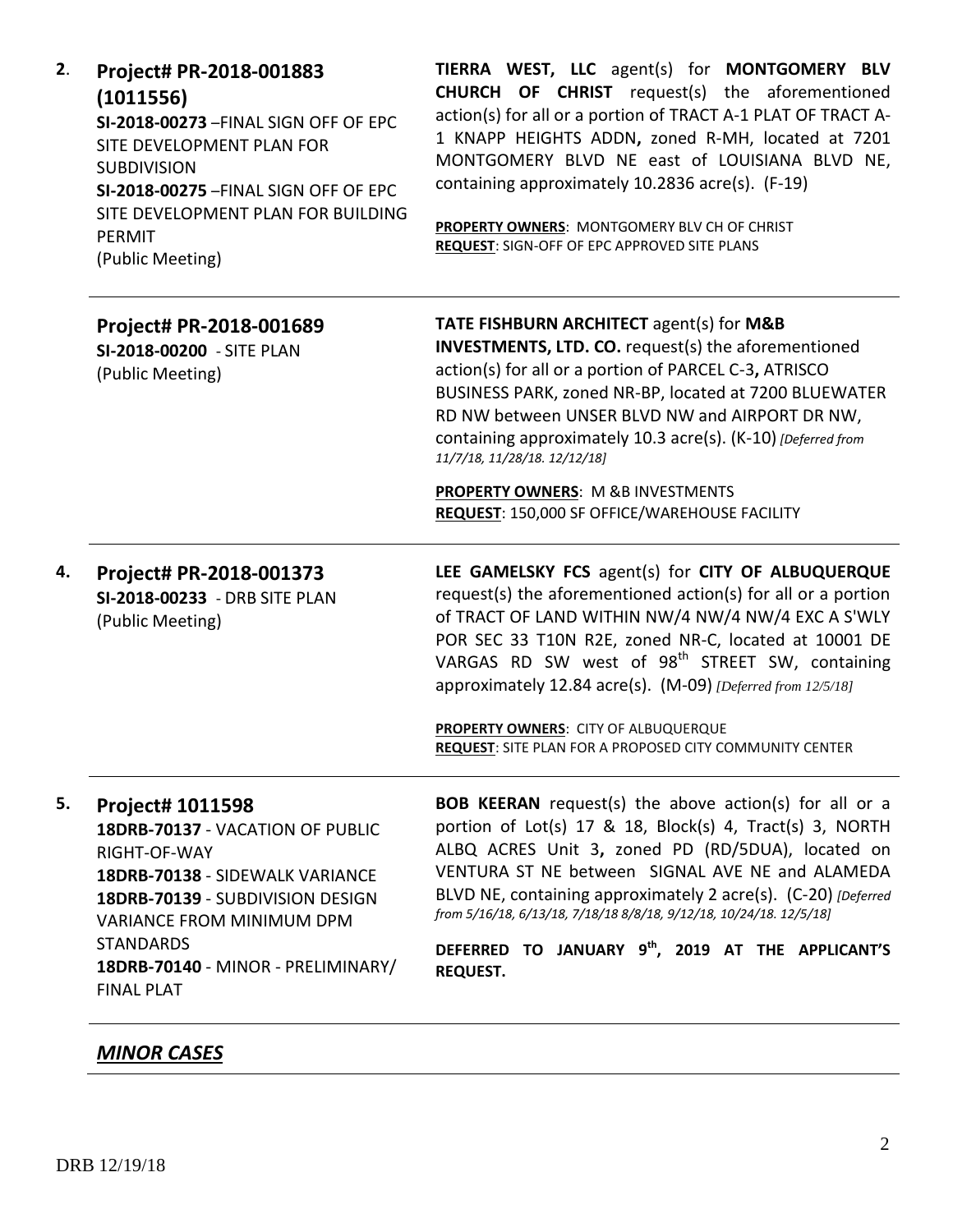| 6. | Project# PR-2018-001884<br>SD-2018-00121- PRELIMINARY/FINAL<br><b>PLAT</b><br>(Public Meeting)                                                                  | <b>DIEGO</b><br><b>HOMES</b><br><b>HANDCRAFTED</b><br>request(s)<br>the<br>aforementioned action(s) for all or a portion of Lot 59<br>MOUNTAIN HIGHLANDS UNIT 2, zoned R-1D, located at<br>6705 EMORY OAK PL NE (High Desert) south of PINE RIDGE<br>PL NE and east of BLUE GAMMA RD NE, containing<br>approximately 1.5696 acre(s). (E-24)<br>PROPERTY OWNERS: SUZANNE KENNETH SERUN<br><b>REQUEST: BUILDING ENVELOPE RECONFIGURATION</b>                                                                  |
|----|-----------------------------------------------------------------------------------------------------------------------------------------------------------------|-------------------------------------------------------------------------------------------------------------------------------------------------------------------------------------------------------------------------------------------------------------------------------------------------------------------------------------------------------------------------------------------------------------------------------------------------------------------------------------------------------------|
| 7. | Project# PR-2018-001881<br>SD-2018-00119 - PRELIMINARY/FINAL<br>PLAT (Public Meeting)<br>SD-2018-00118 - VACATION OF PUBLIC<br><b>EASEMENT (Public Hearing)</b> | <b>COMMUNITY SCIENCES</b> agent(s) for WILLIAM E. GALBRETH<br>LAND DEVELOPMENT request(s) the aforementioned<br>action(s) for all or a portion of TRACT C-2-A-1 PLAT OF<br>TRACTS C-2-A-1 & C-2-A-2 SAUVIGNON SUBDIVISION, zoned<br>PD, located at SAN ANTONIO DR NE near LOWELL DR NE<br>and TENNYSON ST NE, containing approximately 1.7146<br>$\arccos 0$ . (E-22)<br>PROPERTY OWNERS: WILLIAM E GALBRETH LAND DEVELOPMENTCO<br><b>LLC</b><br>REQUEST: VACATE A PORTION OF A PUBLIC UTILITY EASEMENT AND |
|    |                                                                                                                                                                 | SUBDIVIDE TRACT INTO 3 LOTS                                                                                                                                                                                                                                                                                                                                                                                                                                                                                 |
| 8. | Project# PR-2018-001403<br>SD-2018-00120- PRELIMINARY/FINAL<br><b>PLAT</b><br>(Public Meeting)                                                                  | ARCH + PLAN LAND USE CONSULTANTS agent(s) for A.J.<br>and MARY ELLEN RICH request(s) the aforementioned<br>action(s) for all or a portion of LOTS D & E BLK 44 PEREA<br>ADD & VAC POR OF MOUNTAIN RD, zoned R-T, located at<br>1406 MOUNTAIN RD NW, containing approximately .34<br>$\arccos(5)$ . (J-13)                                                                                                                                                                                                   |

**PROPERTY OWNERS**: PLL ENTERPRISES LCC **REQUEST**: REALIGNMENT OF EXISTING LOTS & VACATED RIGHT OF WAY